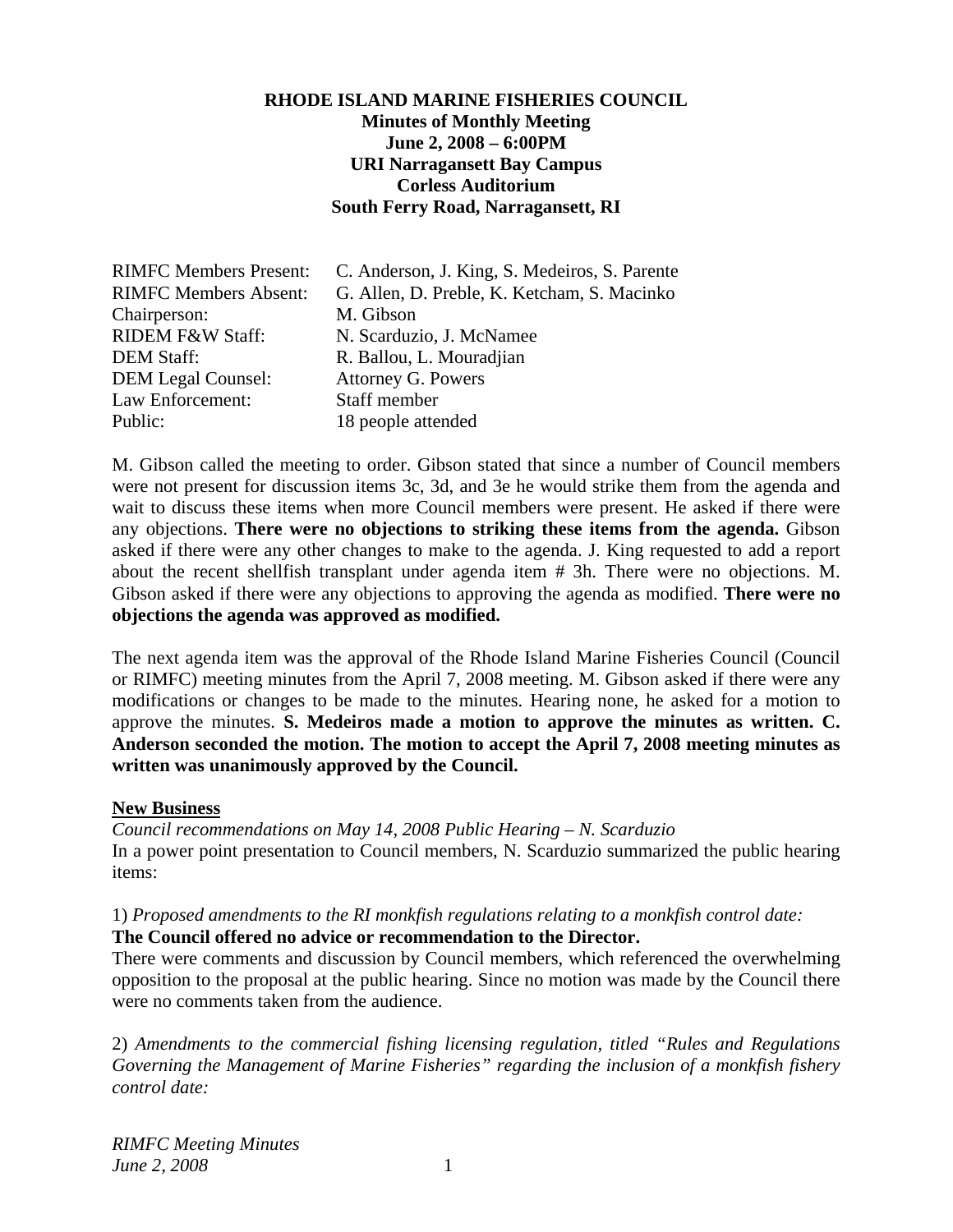Both proposal #1 and #2 were presented for Council discussion at the same time since they were the same issue just stated in two different sections of the regulations. Therefore, the same comments by Council members from proposal # 1 would apply to proposal #2. **The Council offered no advice or recommendation to the Director.** 

3) *Proposed maximum gauge size for the Area 3, 4, 5, and 6 lobster fisheries:* 

**S. Medeiros made a motion to recommend to the Director that he adopt the changes as proposed. J. King seconded the motion. The Council voted unanimously to approve the motion.** 

There was no Council discussion. Members of the audience who were also participants at the public hearing requested that it be known that the comments made at the public hearing were all in opposition to the maximum gauge size proposal.

G. Carvalho asked if the state had taken a position on the issue. M. Gibson stated that at this time, the state had not taken a position. There was discussion on the effects of implementing the maximum gauge size.

G. Duckworth suggested a cost benefit analysis be completed before implementing the regulation.

S. Knott was opposed to the proposed regulation change.

R. Fuka stated the proposal targeted mobile gear fishermen. It would take away the ability to catch large lobsters.

C. Karp suggested the Division look at the cost benefit and the biological aspects of protecting large animals.

B. Ballou asked the Chair if this proposal was an ASMFC compliance requirement for RI only or for other states as well.

M. Gibson explained that these regulation changes were required for all states that were part of the compact. Each state had to include these area specific measures in to their regulations so all states would have to implement these regulations.

J. McNamee stated that Area 2 had already been dispensed with previously and is already in effect.

There was echoing of comments from the same audience members in opposition to the maximum gauge size proposals.

# *RI Stakeholder River Herring Workshop (5-28-08) – J. McNamee:*

J. McNamee summarized the workshop items indicating that four attendees participated in the workshop. The workshop was put on by J. McNamee and P. Edwards from the Division of Fish and Wildlife (DFW). Council members were provided copies of the power point presentation and a meeting summary sheet.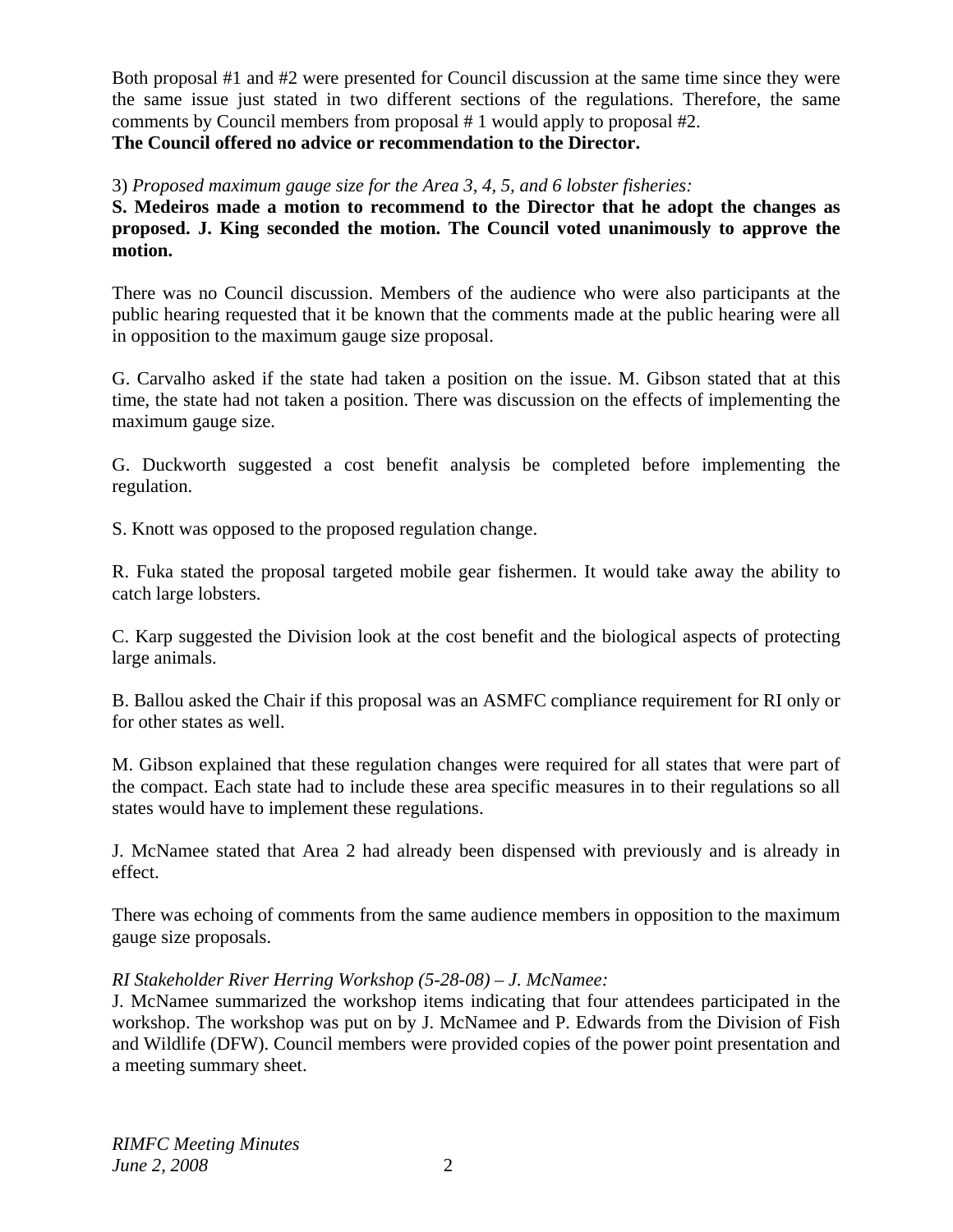J. McNamee explained that the main conclusions from the DFW were that the moratorium should remain in place due to the low percent repeat spawner calculation, the high total mortality estimates, and relatively low abundance numbers.

J. McNamee gave an update on actions taking place outside the state. He indicated that ASMFC was developing an amendment to address the decline in river herring stocks. The amendment would address state waters fisheries, bycatch in other fisheries, and data gathering. The ASMFC was also initiating a coastwide river herring stock assessment.

McNamee stated that workshop participants were in support of continuing the moratorium.

M. Gibson asked Council members for comments. There were no comments from the Council. There was some feedback and discussion from the audience, which J. McNamee addressed.

# *Approval of Industry Advisory Committee Agenda – K. Ketcham:*

N. Scarduzio reviewed the proposed agenda items in K. Ketcham's absence. M. Gibson suggested that agenda item #2 relative to recommendations on wind power as a source of energy be removed from the agenda since the state had changed the focus on this issue. B. Ballou indicated he would check with T. Getz and report back as to whether the item should be removed or not. M. Gibson suggested approving the agenda with a time, certain date to be established by K. Ketcham.

M. McGiveney stated he thought the proposed gillnet issue did not belong at the IAC and indicated that may have been why there was lack of attendance at the last two IAC meetings. He thought there might be a more appropriate advisory panel for that issue. M. McGiveney voiced his concerns about attending meetings and not having a quorum.

M. Gibson was sensitive to the concern however since that issue was slated for the IAC for review he suggested continuing in that manner. Gibson indicated that when more Council members were present the advisory panel structure would need to be reviewed.

G. Duckworth stated that he attended the last two IAC meetings to discuss the gillnet issue and pointed out that some of the current RI gillnet regulations were in conflict with the Atlantic Large Whale Take Reduction Program (ALWTRP). He indicated that the first IAC meeting was back in January, it was now six months later, and the issues had not been resolved.

M. Gibson explained that he could not force members of the public who served voluntarily to attend meetings, but he would try to get the necessary people to attend and staff to attend who were knowledgeable about the federal requirements.

M. Gibson asked if the Council was comfortable going forward with the IAC agenda with possibly postponing the wind power item for the agenda. **J. King made a motion to approve the IAC agenda. C. Anderson seconded the motion. There were no objections to approving the agenda. The agenda was approved.**

S. Parente asked if other advisory panels needed a quorum or was a quorum only required for the IAC. M. Gibson indicated that he was not sure if the advisory panel policy addressed that or not.

J. McNamee stated that the policy indicated that advisory panels follow Roberts Rules of Order.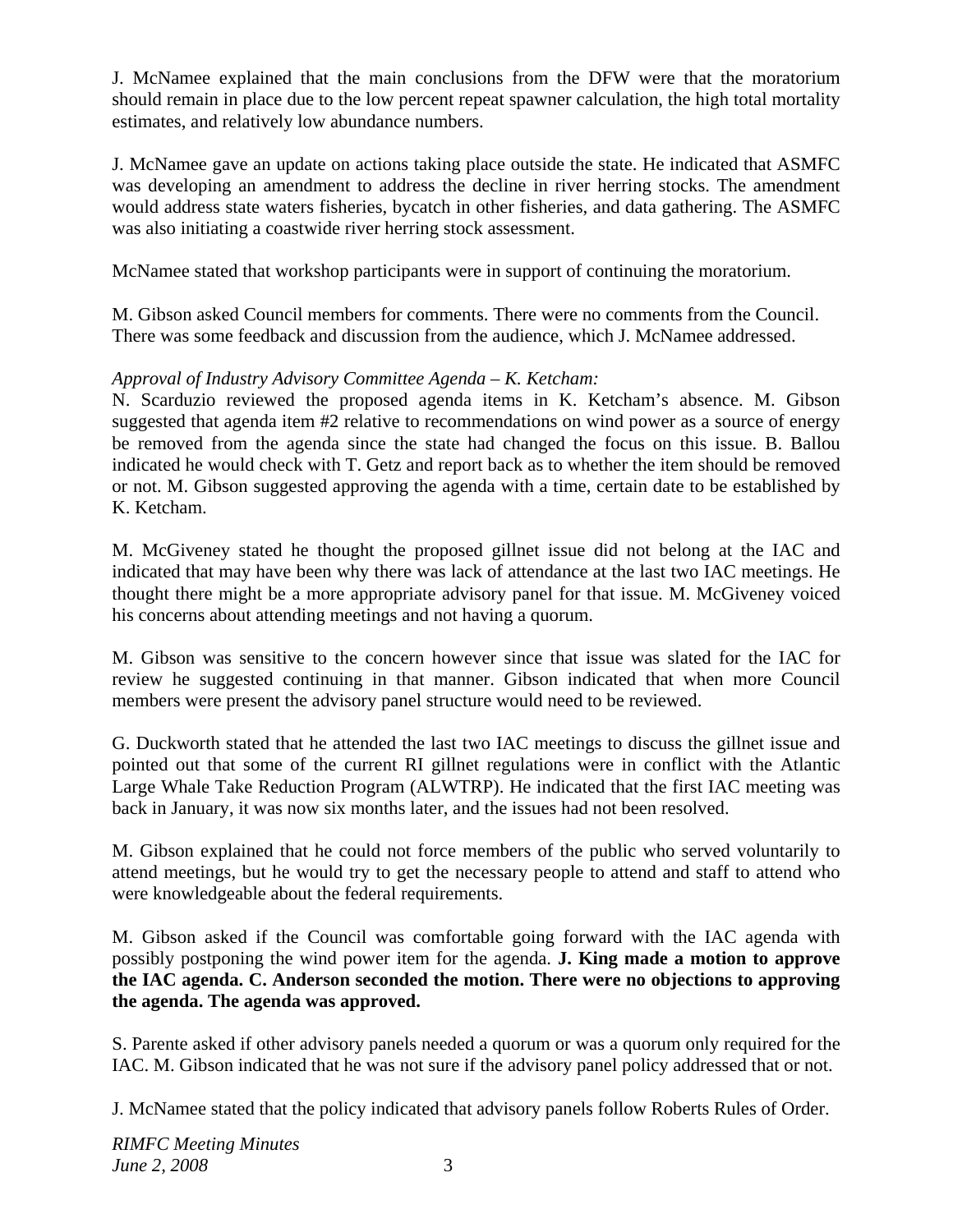M. Gibson suggested that at some point the Council might want to address the establishment of quorums for advisory panels in the AP policy.

### *Director's Roundtable – B. Ballou:*

B. Ballou stated that this agenda items was meant to solicit ideas and issues from Council members for future roundtable meetings. He asked if any Council members had any timely topics.

S. Medeiros agreed with B. Ballou that the meetings should have a specific agenda with one or two topics to be discussed.

J. King also agreed that the meetings should have a set agenda with topics of relevance.

Since the Council had no specific topics to offer, M. Gibson asked audience participants if they had any suggestions for discussion for the Director's roundtable meetings.

M. McGivney also suggested targeting two or three topics per meeting to be more efficient.

R. Fuka stated that he left the last meeting with a couple of important points; 1) that RI is on the way of not being commercial fishing friendly, and 2) the two legislative bills that popped up that were endorsed by the fishing industry that no one knew about except a handful of people. He suggested if these meetings continue he would want to know what the Director planned on doing for the fishing industry instead of continuing to hear from industry. Fuka stated he would like to hear feedback from the Director.

M. Gibson explained that the Director was looking for targeted issues for discussion.

R. Fuka then suggested that the Director explore the concerns of RI not being a user friendly state to the commercial fishing industry, and how would the Director address these concerns.

G. Duckworth suggested another item should be the transiting issue between Block Island and Point Judith. Additionally, he suggested exploring, on a state level, what encompasses the definition of "engaging in fishing".

C. Karp suggested that the Director make a brief opening statement to summarize the Department's understanding of the status of the fisheries. She also recommended that other nongovernmental agencies who are also concerned about fisheries be invited.

M. Gibson explained that anyone could attend these meetings.

G. Carvalho wanted to know how many forums the Director needed. He indicated we already had the RIMFC, RIMFC Advisory Panels, and subcommittees. He was opposed to having more meetings when there were already enough established forums in place.

C. Brown wanted to know in light of budget cuts, how the Director was going to assure fishermen that the State of RI would not lose representation at various fishery council meetings since staff was not able to attend these meetings.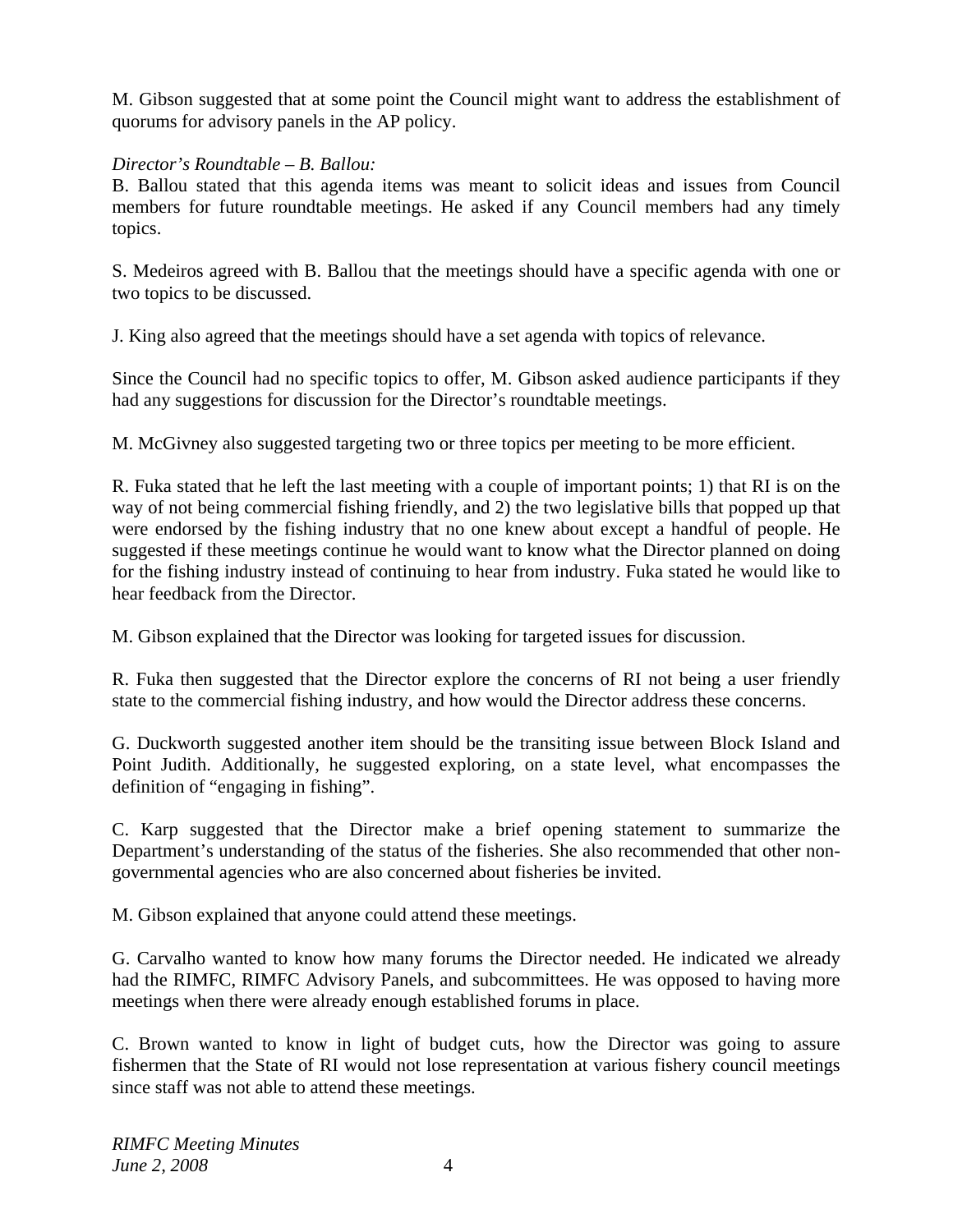M. Gibson stated there were a couple of agenda items that had been struck from the agenda this evening and postponed until more Council members were present to discuss these concerns. Gibson hoped that when more Council members were present for a discussion the Council would be able to give recommendations and convey concerns to the Director on this issue.

# *Discussion on Shellfishing for Greenwich Bay –J. King:*

J. King started by giving an update on the recent shellfish transplant conducted in Greenwich Bay this past spring. He thanked everyone for participating in the five transplants. He stated that almost 700,000 pounds of quahaugs had been moved and transplanted to five shellfish management areas. Additionally, approximately 35,000 pounds were transplanted to various south county salt ponds as part of a restoration project. He indicated that the transplants were very successful.

*Amendments to the June 2, 2008 RIMFC meeting minutes:* J. King requested that the June 2, 2008 meeting minutes include the following statements made by King: **[J. King stated that he wanted to thank the following organizations and individuals for their participation and hard work during the shellfish transplant: Narragansett Bay Commission – Tom Uva, Kimberly Gaudette and staff; Division of Fish & Wildlife – Dennis Erkan, Mark Gibson, and staff; Division of Law Enforcement Fran Ethier, Dean Lees, and staff.]**

J. King then explained that the Greenwich Bay Shellfish Management area had been scheduled to be open for shellfishing for the week prior to Memorial Day weekend, but due to rainfall the area ended up being closed and shellfishermen lost three days of harvest. He stated that he had a request from the RI Shellfishermen's Association to open the Greenwich Bay Shellfish Management area prior to the Fourth of July holiday for three days to make up for the lost days in May. They requested the following days; June 30, July 1, and July 2 from 8 am- 11 am. King stated that he was requesting the Council approve these replacement dates.

#### **S. Medeiros made a motion to recommend to the Director to approve the request for three replacement days as proposed for the Greenwich Bay Shellfish Management; June 30, July 1, and July 2 from 8 am- 11 am. C. Anderson seconded the motion.**

There was no Council discussion on the motion. M. Gibson asked for comments from the audience.

C. Karp asked if there were enough Council members present for a vote and if J. King would be voting on the issue or not.

M. Gibson indicated that there were enough members present and J. King would make his own determination whether to vote or not. M. Gibson explained that the Council only played an advisory role to the Director and that the Council no longer had regulatory authority. M. Gibson deferred to legal council for a recommendation.

G. Powers indicated that J. King is but one of a number in the regulatory community and he would not impact any more or less than anyone else in the regulatory community and it would be up to Mr. King to make a determination to vote or not.

C. Karp stated if \$100,000 of public money was spent on the transplant program then what was the value of the Greenwich Bay fishery to the private fishermen, essentially she wanted to know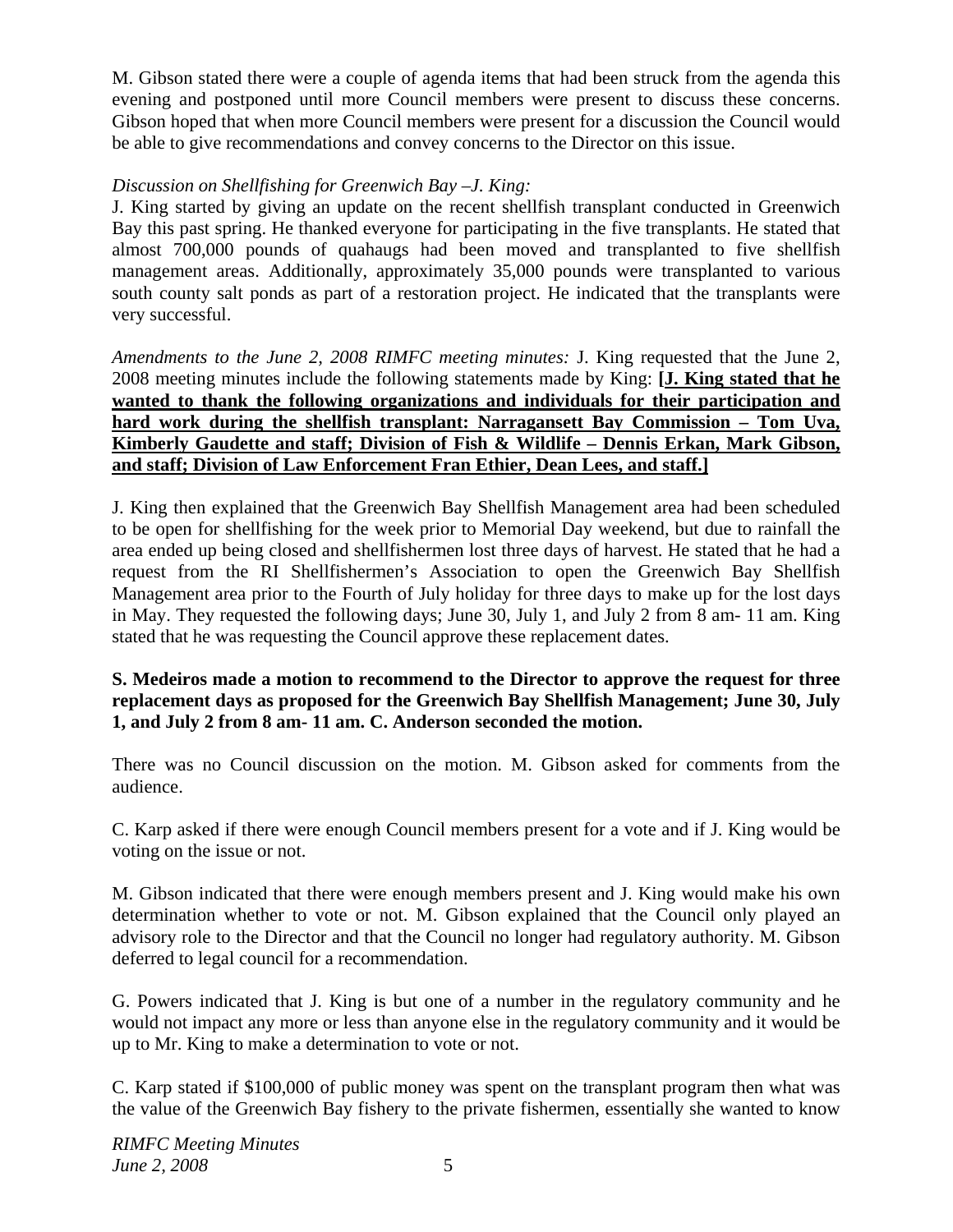what the pay back would be. She wanted to know what the shellfishermen got back as a benefit from that project.

M. Gibson indicated that he did not know the answer to the question.

C. Karp requested that the minutes reflect that when public investments are made the private or public benefit received should be stated.

M. McGivney wanted to stress that the funding for the shellfish transplant program came out of licensing fees paid by shellfishermen and all fishermen could use these areas when they were open. Many of the shellfish were transplanted to areas that would not be accessed and used as spawner stock. McGivney indicated that the Nature Conservatory contributed \$4,700 to the program and they received several hundred bags of shellfish that were placed in various saltwater ponds as spawner stock, which would serve both recreational and commercial good in the future. He explained that the program pays between \$5 and \$7 per bag harvested and the value depending on the area it was transplanted to could be either \$100 or \$25 depending on the area, size, and quality. McGivney explained that the funding came from licensing fees, other agencies, and the Allen Harbor fund, which was received from a legal settlement and designated for shellfish restoration. He stated that the transplant program helps all of RI by helping recreational and commercial fishermen, as well as the tourist industry and the RI economy in general.

**M. Gibson called a vote on the motion. The Council voted unanimously to approve the motion to recommend to the Director to approve the request for three replacement days as proposed for the Greenwich Bay Shellfish Management Area; June 30, July 1, and July 2 from 8 am- 11 am.** 

# **Old Business:**

# *Progress on Sector Allocation Proposal – C. Brown:*

C. Brown indicated that he had agreed to conduct a workshop on sector allocation and asked that DEM select a location and date. He reported that two of their sector allocation members had elected to drop out of the program. One individual was selling his boat and the other, due to the economy, would be leasing more groundfish days instead. Brown stated that the original ten boats were now down to eight boats. He stated that they were just waiting for a date and some feedback.

M. Gibson asked if there were any questions for C. Brown. There were no questions.

# *Nominations and changes to the advisory panel membership- N. Scarduzio:*

N. Scarduzio recapped from the April Council meeting indicating there were a few applications that the Council wanted enforcement to recheck. She stated that according to the RIMFC Species Advisory Panel Policy an applicant could not have a fisheries violation within the three years prior to his application. Therefore, the applications were recheck and determined to be qualified for appointments.

The first application for review was from W. Mackintosh applying to be the alternate to T. Platz in the gillnet-offshore, federal permit sector on the Groundfish Federally Managed Species AP. **J. King made a motion to approve his appointment. S. Medeiros seconded the motion.** 

M. Gibson asked Council members if there were any objections to the motion to approve W.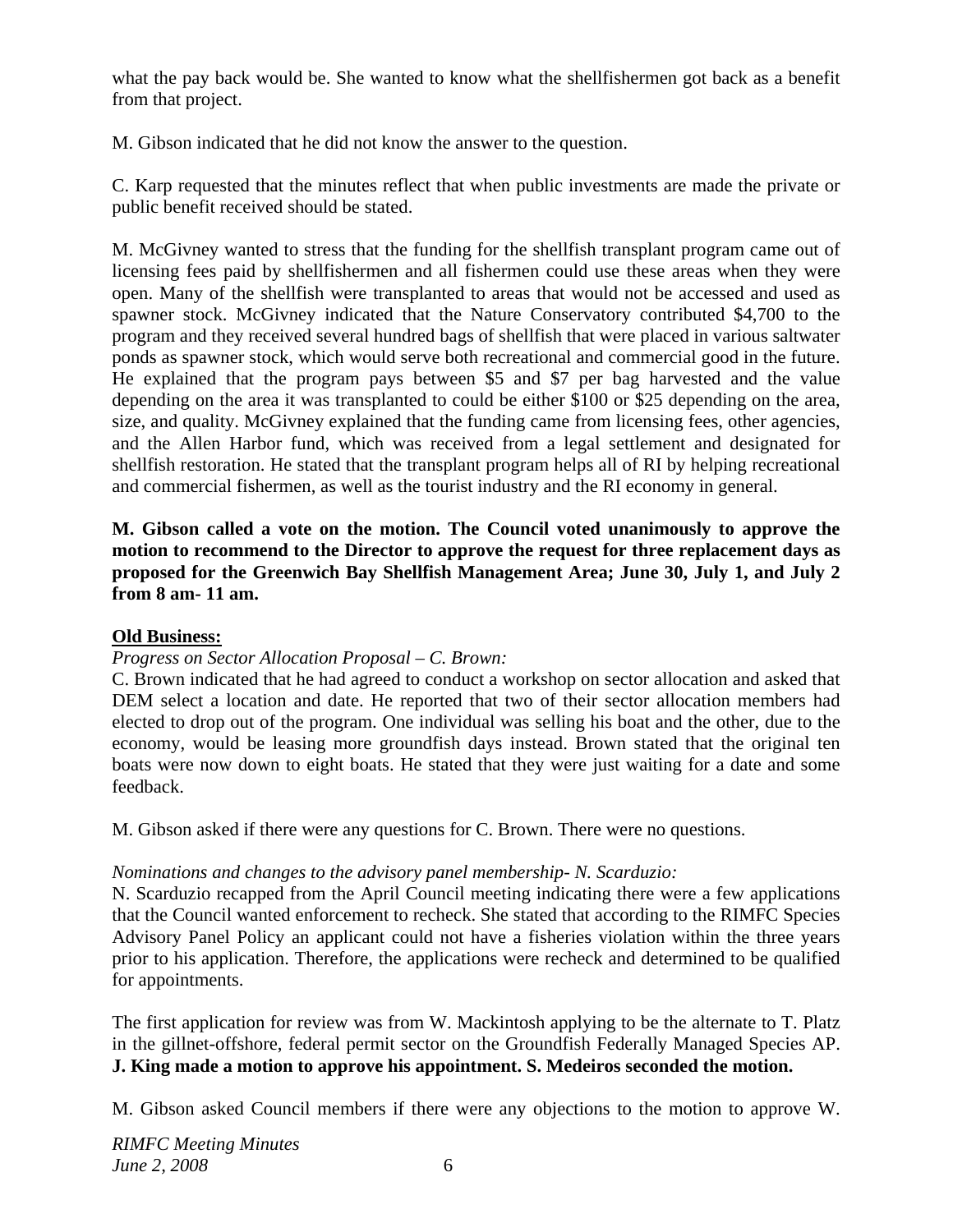# Mackintosh as alternate to T. Platz. **Hearing none, the motion to appoint W. Mackintosh to the Groundfish AP passed.**

N. Scarduzio reviewed the applicants for the Menhaden AP. A. Botelho had resigned as the primary for the seine sector and L. Lachance had requested to move from his alternate position in to the Primary position held by A. Botelho. G. Souza had applied for the alternate position vacated by L. Lachance.

#### **S. Medeiros made a motion to approve both the appointments. J. King seconded the motion.**

M. Gibson asked Council members if there were any objections to the motion. **Hearing none, the motion to appoint both L. Lachance and G. Souza to the Menhaden AP passed.** 

N. Scarduzio stated that the last application was from M. Tortolani applying for the primary recreational slot on the lobster AP.

#### **J. King made a motion to approve M. Tortolani in the primary recreational slot. S. Medeiros seconded the motion.**

M. Gibson asked Council members if there were any objections to the motion. **Hearing none, the motion to approve M. Tortolani in the primary recreational slot on the Lobster AP passed.** 

# **FYI:**

#### *ASMFC spring meeting update – M. Gibson:*

M. Gibson stated that he would try to have meeting summaries placed in to Council packets when possible after ASMFC or NFMC meetings. He asked if there were any question from the Council on the summary. He reviewed some of the highlights mentioned in the ASMFC summary, which was available on the ASMFC website.

M Gibson also commented that the ASMFC was soliciting comments relative to their five year plan. The deadline for comments was June 15, 2008.

C. Karp indicated that the New England Fisheries Management Council (NEFMC) was going to discuss sector allocation and she was wondering if the RIMFC had taken a position on sector allocation.

M Gibson indicated the RIMFC had not taken a position relative to specific proposals. However, the Council had signaled they wanted to hear about sector allocation and wanted to be kept informed as to what was happening at the NEFMC. They have given C. Brown a regular agenda slot to hear about his progress with his proposal. Gibson also stated that he anticipated that a proposal would most likely come forward sometime soon and the Council would have to deliberate on it and make recommendations to the Director.

M Gibson asked if there was any other business to come before the Council.

S. Knott asked Council members to consider putting the transiting issue between Block Island and Point Judith on a future agenda for Council discussion.